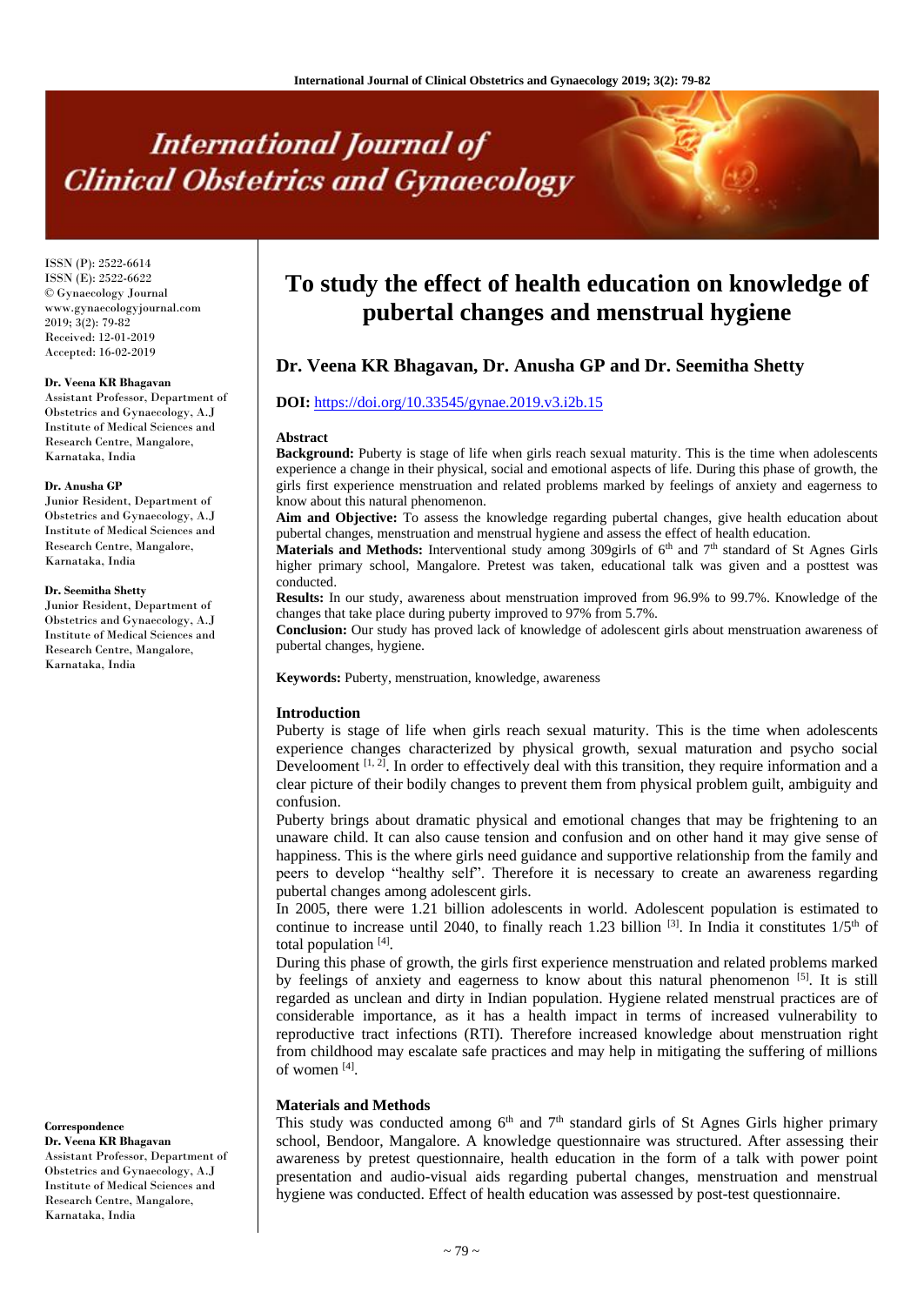Inclusion criteria: urban girls=10-14years Can read English Available for data collection

#### **Statistical analysis**

It was a pretest posttest quasi experimental study. McNemer test was used to find the significance of the results.

### **Results (Table 1)**

In our study, awareness about menstruation improved from 96.9% to 99.7%. 133 girls of 317 girls (study) had attained menarche (43.3%), 90.8% attained menarche between 11-13 years. Knowledge of the changes that take place during puberty improved to 97% from 5.7%. Knowledge about age of menarche increased to 98.7% from 85.7% (p-0.012). Knowledge regarding origin of menstrual blood increased to 99.3% from 83.1% (p-0.001). 84.9% had regular cycles, 51.2% experienced dysmenorrhea. 19.5% girls refrained from attending school because of menstruation.

Awareness about sanitary pads increased to 98.3% from 95.5%. Knowledge about correct way of disposed sanitary pads improved to 99.3% from 93.8%. 70% of girls received the knowledge about menstruation and puberty from their mothers and teachers.

#### **Discussion**

In our study 96.9% and 99% knew what is meant by menstruation and puberty before the educational talk. A study by

Pandit Sandhya et al. <sup>[6]</sup> showed 80% and 75.6% were aware about meaning of puberty and menstruation respectively.

In our study majority of the girls who attained menarche were in the age group of 12-13 years whereas mean age for menses was calculated to be 12.8, 13.2 and 13.7 years according to some studies [7-12] .

Only 5.7% knew the changes occurring in puberty whereas after the education 97% acquired the knowledge of the changes that take place during puberty. Nair *et al*. [13] in east Delhi did a study which showed only  $1/3<sup>rd</sup>$  of girls were aware of all the pubertal changes.

Pre-test 85.9% knew the correct age of menstruation, 83% about the origin of menstrual blood. In contrary a study done by

Tarhane S, Kasulkar A *et al*. [4] showed only 40% girls knew the correct age of menarche and 68% about the source of menstrual blood.

In our study 51.2% had dysmenorrhea. Sharma et al. [14] and Nair et al. [13] also found that many adolescents complaint about dysmenorrhea.

95.5% used sanitary pads and 93.8% were aware about the correct method of disposal in our study. In a study done by Dipali Nemade *et al.* <sup>[15]</sup> only 40.61% used pads and 32.47% knew about the correct method of disposal pre-test which increased to 71.80% post-test.

In our study 77.4% changed pad only twice in a day pretest which dropped down to 14.9% post-test. Dipali Nemade *et al*. [15] study also showed similar drop post-test.

Table 1: Count of Percentage value

|                                                               |                  | Pre test                          |                | Post test  | p value       |  |
|---------------------------------------------------------------|------------------|-----------------------------------|----------------|------------|---------------|--|
|                                                               | Count            | Percentage                        | Count          | Percentage |               |  |
| What is menstruation?                                         |                  |                                   |                |            |               |  |
| Monthly bleeding in girls                                     | 279              | 96.9%                             | 306            | 99.7%      | 0.011(SIG)    |  |
| Mathematical formula                                          | 9                | 3.1%                              | 1              | 0.3%       |               |  |
| <b>TOTAL</b>                                                  | 288              | 100%                              | 307            | 100%       |               |  |
| Have you attained menarche?                                   |                  |                                   |                |            |               |  |
| Yes                                                           | 137              | 44.8%                             | 133            | 43.3%      |               |  |
| N <sub>0</sub>                                                | 169              | 55.2%                             | 174            | 56.7%      | $0.762$ (NS)  |  |
| <b>TOTAL</b>                                                  | 306              | 100%                              | 307            | 100%       |               |  |
| <b>Age of Menarche</b>                                        |                  |                                   |                |            |               |  |
| 9 years                                                       | $\overline{c}$   | 1.5%                              | 3              | 2.3%       |               |  |
| 10 years                                                      | 8                | 5.8%                              | 6              | 4.6%       |               |  |
| 11 years                                                      | 49               | 35.8%                             | 49             | 37.4%      | $0.044$ (sig) |  |
| 12 years                                                      | 74               | 54%                               | 70             | 53.4%      |               |  |
| 13 years                                                      | $\overline{4}$   | 2.9%                              | 3              | 2.3%       |               |  |
| <b>TOTAL</b>                                                  | 137              | 100%                              | 131            | 100%       |               |  |
|                                                               | What is puberty? |                                   |                |            |               |  |
| Changes in the body so that child becomes adult               | 284              | 99%                               | 300            | 99.7%      |               |  |
| Shoe company                                                  | 3                | 1%                                | 1              | 0.3%       | $0.317$ (NS)  |  |
| <b>TOTAL</b>                                                  | 287              | 100%                              | 301            | 100%       |               |  |
| What are the changes which take place in the body in puberty? |                  |                                   |                |            |               |  |
| Getting periods                                               | 84               | 32.2%                             | $\overline{2}$ | 0.7%       |               |  |
| Increase in height, weight and change in body                 | 41               | 15.7%                             | 7              | 2.3%       |               |  |
| Appearance of hair in the arms and private parts              | 13               | 5%                                |                |            | 0.000(HS)     |  |
| Enlargement of breasts                                        | 15               | 5.7%                              |                |            |               |  |
| All of the above                                              | 108              | 41.4%                             | 291            | 97%        |               |  |
| <b>TOTAL</b>                                                  | 261              | 100%                              | 300            | 100%       |               |  |
| Normal age when girls have periods?                           |                  |                                   |                |            |               |  |
| 8-10 years                                                    | 13               | 4.4%                              | 1              | 0.3%       |               |  |
| $10-14$ years                                                 | 256              | 85.9%                             | 301            | 98.7%      |               |  |
| 14-19 years                                                   | 26               | 8.7%                              | 3              | 1%         | $0.012$ (sig) |  |
| Less than 8                                                   | 3                | 1%                                |                |            |               |  |
| <b>TOTAL</b>                                                  | 298              | 100%                              | 305            | 100%       |               |  |
|                                                               |                  | <b>Menstrual blood comes from</b> |                |            |               |  |
| Kidneys                                                       | 16               | 6.3%                              |                |            |               |  |
| Uterus                                                        | 211              | 83.1%                             | 303            | 99.3%      |               |  |
| Lungs                                                         | 5                | 2%                                | 1              | .3%        | 0.001(HS)     |  |
| None of the above                                             | 22               | 8.7%                              | 1              | .3%        |               |  |
| <b>TOTAL</b>                                                  | 254              | 100%                              | 305            | 100%       |               |  |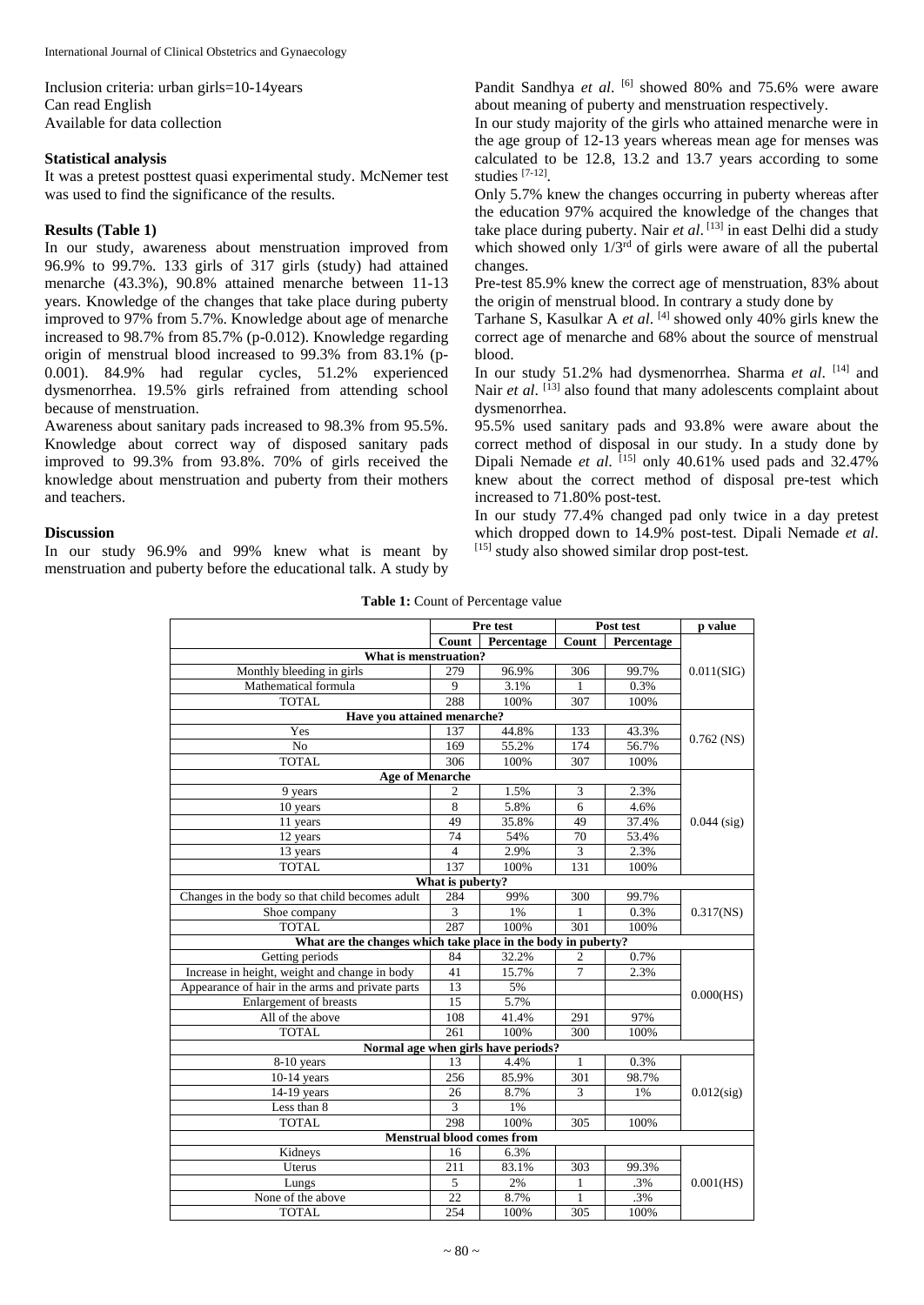|                                                                          |     | Girls reach puberty before boys       |              |       |               |  |
|--------------------------------------------------------------------------|-----|---------------------------------------|--------------|-------|---------------|--|
| True                                                                     | 70  | 28.7%                                 | 3            | 1%    | 0.000(HS)     |  |
| False                                                                    | 174 | 71.3%                                 | 304          | 99%   |               |  |
| <b>TOTAL</b>                                                             | 244 | 100%                                  | 307          | 100%  |               |  |
|                                                                          |     | <b>Menstruation cleans the body</b>   |              |       |               |  |
| True                                                                     | 91  | 31.7%                                 | 55           | 21.1% | 0.002(HS)     |  |
| False                                                                    | 196 | 68.3%                                 | 206          | 78.9% |               |  |
| <b>TOTAL</b>                                                             | 287 | 100%                                  | 261          | 100%  |               |  |
| Does the periods prevent you from daily activities like going to school? |     |                                       |              |       |               |  |
| Yes                                                                      | 25  | 19.5%                                 |              | 5.3%  |               |  |
| N <sub>o</sub>                                                           | 103 | 80.5%                                 | 126          | 94.7% | $0.021$ (sig) |  |
| <b>TOTAL</b>                                                             | 128 | 100%                                  | 133          | 100%  |               |  |
| Do you have pain during periods?                                         |     |                                       |              |       |               |  |
| Yes                                                                      | 73  | 54.5%                                 | 66           | 51.2% |               |  |
| No                                                                       | 61  | 45.5%                                 | 63           | 48.8% | $0.819$ (NS)  |  |
| <b>TOTAL</b>                                                             | 134 | 100%                                  | 129          | 100%  |               |  |
| Do you have periods every month?                                         |     |                                       |              |       |               |  |
| Yes                                                                      | 116 | 88.5%                                 | 101          | 84.9% |               |  |
| No                                                                       | 15  | 11.5%                                 | 18           | 15.1% | $.763$ (NS)   |  |
| <b>TOTAL</b>                                                             | 131 | 100%                                  | 119          | 100%  |               |  |
|                                                                          |     | What do you use during periods?       |              |       |               |  |
| Clothes                                                                  | 9   | 3.3%                                  | 1            | 0.3%% |               |  |
| Sanatory pads                                                            | 260 | 95.6%                                 | 292          | 98.3% |               |  |
| Tampon                                                                   |     |                                       | 3            | 1%    | $.172$ (NS)   |  |
| None                                                                     | 3   | 1.1%                                  | $\mathbf{1}$ | 0.3%  |               |  |
| <b>TOTAL</b>                                                             | 272 | 100%                                  | 297          | 100%  |               |  |
|                                                                          |     | How do you dispose the sanitary pads? |              |       |               |  |
| Throw the pad in the road                                                | 2   | 0.7%                                  | 1            | 0.3%  | 0.003(HS)     |  |
| Flush in the toilet                                                      | 15  | 5.4%                                  | 1            | 0.3%  |               |  |
| Wrap it in the waste paper and throw it in the bin                       | 259 | 93.8%                                 | 296          | 99.3% |               |  |
| <b>TOTAL</b>                                                             | 276 | 100%                                  | 298          | 100%  |               |  |
| How often do you change the pads?                                        |     |                                       |              |       |               |  |
| 2-3 times a day                                                          | 178 | 77.4%                                 | 43           | 14.9% | 0.000(HS)     |  |
| 5-6 times a day                                                          | 42  | 18.3%                                 | 241          | 83.7% |               |  |
| More than 6 times                                                        | 10  | 4.3%                                  | 4            | 1.4%  |               |  |
| <b>TOTALT</b>                                                            | 230 | 100%                                  | 288          | 100%  |               |  |

|  |  |  | Table 2: Did anyone tell you regarding periods? (Pre-test) |  |  |
|--|--|--|------------------------------------------------------------|--|--|
|--|--|--|------------------------------------------------------------|--|--|

| Mother/sister                                     | 183            | 59.6% |  |  |
|---------------------------------------------------|----------------|-------|--|--|
| Mother/Sister, Teacher                            | 34             | 11.1% |  |  |
| Mother/Sister, Teacher, Others                    | 1              | 0.3%  |  |  |
| Mother/Sister, Teacher, Friends                   | $\overline{2}$ | 0.7%  |  |  |
| Mother/Sister, media, Friends                     | $\mathbf{1}$   | 0.3%  |  |  |
| Mother/Sister, Media                              | 7              | 2.3%  |  |  |
| Teacher                                           | 28             | 9.1%  |  |  |
| Teacher, Friends                                  | 1              | 0.3%  |  |  |
| Media                                             | $\overline{c}$ | 0.7%  |  |  |
| Friends                                           | 15             | 4.9%  |  |  |
| <b>Others</b>                                     | 3              | 1%    |  |  |
| Not Answered                                      | $\overline{3}$ | 9.8%  |  |  |
| <b>TOTAL</b>                                      | 307            | 100%  |  |  |
| Did anyone tell you regarding periods? (Posttest) |                |       |  |  |
| Mother/Sister                                     | 180            | 58.6% |  |  |
| Mother/sister, teacher                            | 42             | 13.7% |  |  |
| Mother/sister, teacher, friends, media            | 4              | 1.3%  |  |  |
| Mother/sister, teacher, friends, media, others    | $\overline{4}$ | 1.3%  |  |  |
| Mother/sister, teacher, friends                   | 9              | 2.9%  |  |  |
| Mother/sister, teacher, others                    | $\overline{4}$ | 1.3%  |  |  |
| Mother/sister, media, friends                     | 1              | 0.3%  |  |  |
| Mother/sister, friends                            | 10             | 3.3%  |  |  |
| Mother/sister, others                             | 2              | 0.7%  |  |  |
| Teacher                                           | 29             | 9.4%  |  |  |
| Teacher, friends                                  | 3              | 1%    |  |  |
| Media                                             | $\overline{c}$ | 0.7%  |  |  |
| Friends                                           | 6              | 2%    |  |  |
| Others                                            | 7              | 2.3%  |  |  |
| Not answered                                      | $\overline{4}$ | 1.3%  |  |  |
| <b>TOTAL</b>                                      | 307            | 100%  |  |  |

# **Conclusion**

In urban area, we think girls are aware about puberty and related

issues. Our study has proved lack of knowledge of adolescent girls about menstruation awareness of pubertal changes, hygiene and are victims of myths in the society. With health education, we can improve the awareness regarding puberty related issues.

## **References**

- 1. Bott S, Jejeebhoy S, Shah I, Puri C. Towards adulthood: exploring the sexual and reproductive health of adolescents in South Asia. Geneva: WHO; 2003.
- 2. National Research Council. Community Programs to Promote Youth Development. National Academies Press: Washington, DC, 2002.
- 3. World population prospects: the 2004 revision. New York, United Nations, 2005. http://www.un.org/esa/population/publications/WPP2004/2 004Highlights\_finalrevised.
- 4. Tarhane S, Kasulkar A. Awareness of adolescent girls regarding menstruation and practices during menstrual cycle. Panacea Journal of Medical Science. 2015; 5(1):29- 32
- 5. Singh MM, Devi R, Gupta SS. Awareness and health seeking behavior of rural adolescent school girls on menstrual and reproductive health problems. Indian J of Med Sci. 1999; 53:439-43.
- 6. Pandit Sandhya, Panthee Bimala. Awareness and Attitude on Pubertal Changes among Community Adolescents**.** International Journal of Caring Sciences. 2017; 10(3):1255.
- 7. Khanna A, Goyal RS, Bhawsar R. Menstrual practices and reproductive problems: A study of adolescent girls in Rajasthan. Journal of Health Management 2005; 7(1):91-97.
- 8. Dasgupta A, Sarkar M. Menstrual Hygiene: How Hygienic is the Adolescent Girl?. Indian Journal of Community Medicine 2008; 33(2):77-80.